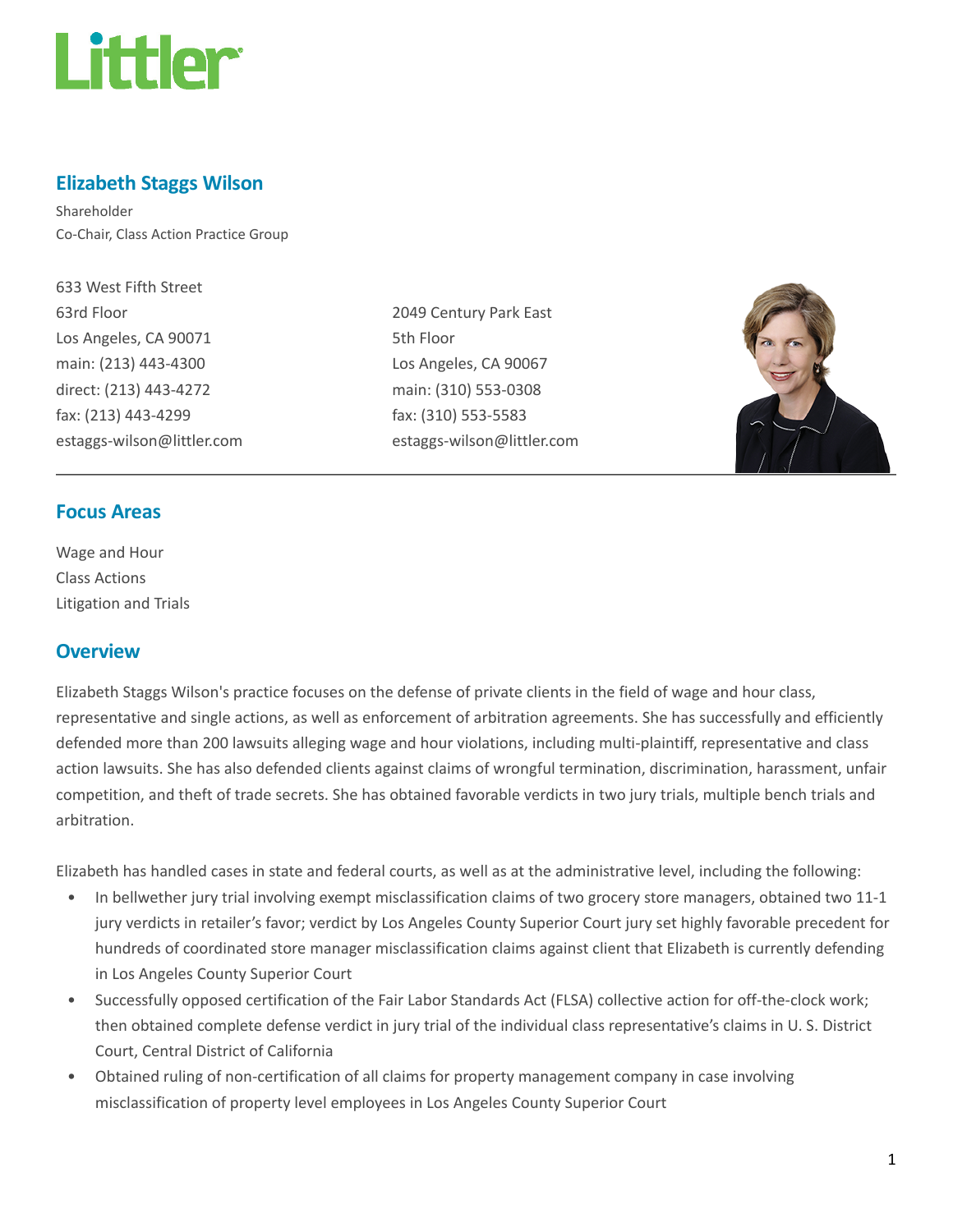

- Defended assisted living facility against eight class actions with multiple sets of plaintiffs' counsel; in one action, successfully capitalizing on opposing counsel's dilatory tactics, successfully obtained a ruling of non-certification; the court not only found an absence of commonality and typicality, but also ruled that plaintiff's counsel was inadequate – a highly unusual finding
- Defended national healthcare provider in wage and hour class actions by successfully moving to dismiss class claims based upon the class representative's agreement to arbitrate only individual claims
- Defended hospital clients in wage and hour class actions regarding missed meal and rest periods and other wage payment issues
- Obtained appellate ruling enforcing media client's arbitration agreement with a class representative to litigate only individual claims that was upheld the California Supreme Court
- Defended several employers in cases involving alleged misclassification of independent contractors as employees, partially defeating class certification in one case and obtaining highly favorable settlements in several others
- Defended a national retailer in a wage and hour class action involving claims of misclassified exempt managers to a highly favorable resolution
- Successfully defended multi-plaintiff sexual harassment cases on behalf of employers in both the retail and media industries
- First-chaired arbitration for a children's product company defending against claims of pregnancy discrimination; the arbitrator issued a decision denying all liability
- Defended a start-up company against claims of fraud and breach of contract brought by a high-level executive seeking 50% ownership of the business
- Obtained summary judgment on behalf of an employer regarding claims of disability discrimination in a complex case of alleged joint employment with the U. S. government
- Obtained dismissal of an unfair business practices claim where a plaintiff sought to enjoin a Washington corporation from enforcing a non-competition agreement against a former California employee
- Extensively litigated a class action case under Titles II and III of the Americans with Disabilities Act (ADA); obtained injunctive relief on summary adjudication from a district court, which was upheld by the U. S. Court of Appeals for the Ninth Circuit; successfully opposed a petition for certiorari to the U. S. Supreme Court on the issue of Eleventh Amendment immunity
- Defended a Washington employer from a claim of fraud in the inducement by the company's former president who had relinquished a high-level position with a telecommunications company located in California; obtained summary judgment on the eve of trial; the judgment was upheld by the U. S. Court of Appeals for the Ninth Circuit
- Tried numerous cases before the California Division of Labor Standards Enforcement involving wage and hour disputes

In addition, Elizabeth regularly provides clients with practical advice to ensure compliance with the rapidly evolving field of labor and employment law, including the complex areas of wage and hour and leave laws. She assists clients with wage and hour audits. She crafts California and federal compliant wage and hour policies and procedures, including meal period waivers, alternative workweek vote materials and paid time-off policies. She has developed particular expertise in the health care field assisting hospitals and other healthcare facilities to comply with wage and hour laws.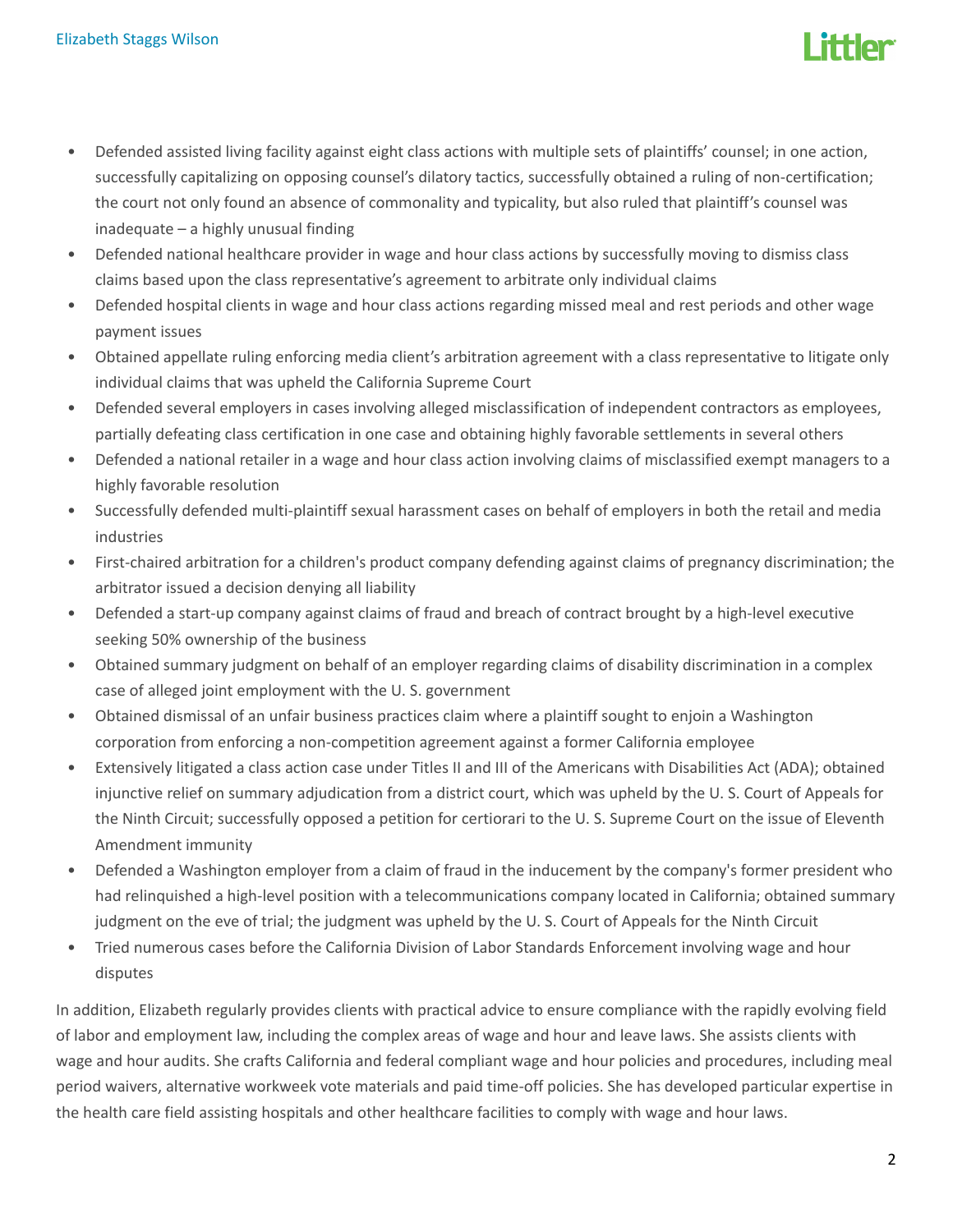

Elizabeth has presented and trained professional groups on a myriad of employment-related topics including sexual harassment, leave law, wage and hour, disability accommodation and effective management.

Prior to joining Littler, Elizabeth was a partner at another firm.

## Professional and Community Affiliations

- Member, Board of Directors, Pasadena Museum of California Art
- Former Member, Board of Directors, Associates of the California Institute of Technology

#### Recognition

• Named, The Best Lawyers in America©, 2020-2022

### **Education**

J.D., Northwestern University School of Law, 1991 B.A., Harvard Radcliffe College, 1987, magna cum laude

#### Bar Admissions

California Illinois

#### Publications & Press

Best Lawyers in America© 2022 Edition Honors More Than 240 Littler Lawyers Littler Press Release August 19, 2021

Best Lawyers in America© 2021 Edition Honors More Than 250 Littler Lawyers Littler Press Release August 20, 2020

# Best Lawyers in America© 2020 Edition Honors More Than 200 Littler Lawyers; 14 Named Lawyer of the Year

Littler Press Release August 15, 2019

#### Staffing Companies Face Potential Exposure for Interview Time

Littler Insight November 4, 2009